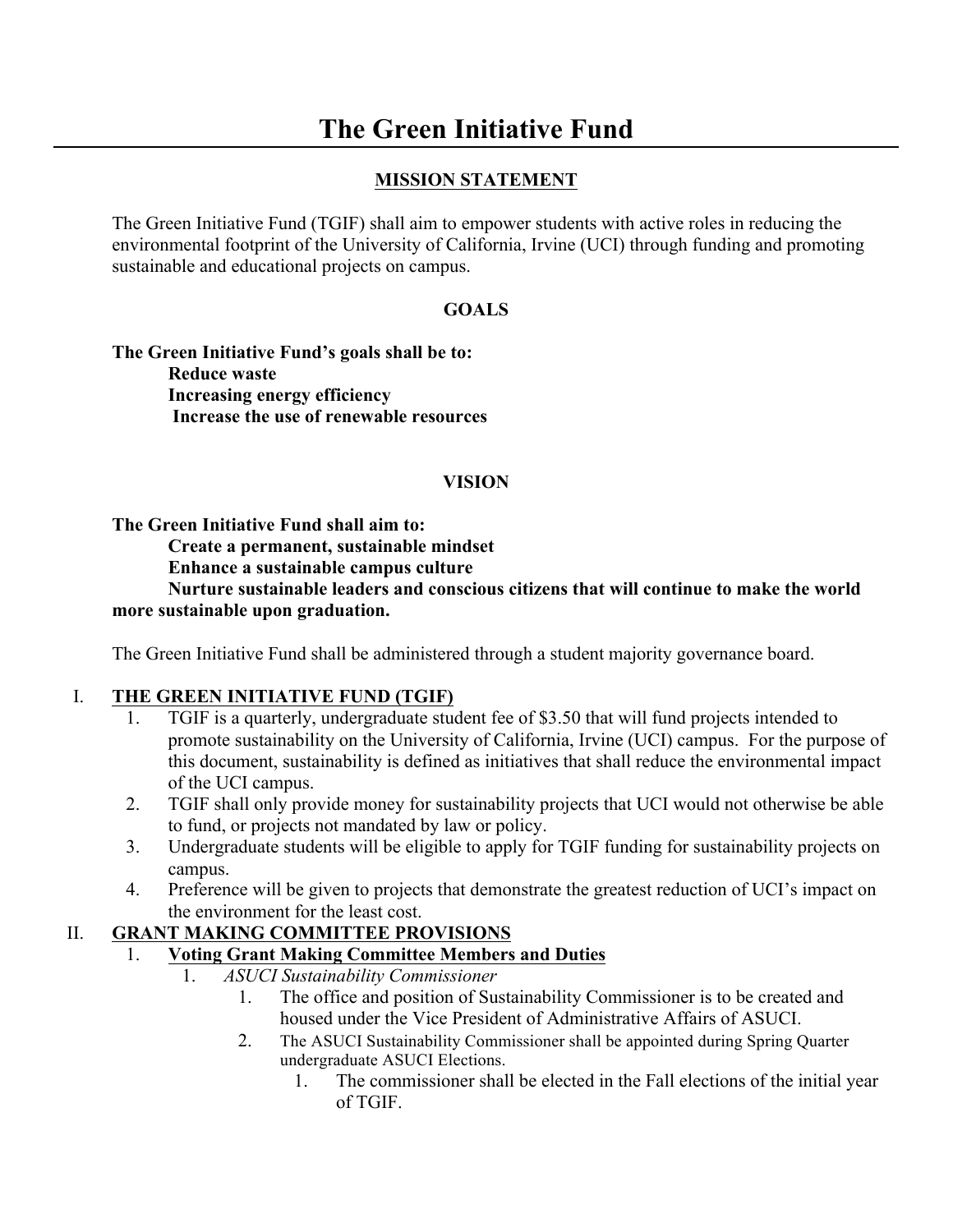- 2. Thereafter, the ASUCI Sustainability Commissioner shall be appointed during Spring Quarter prior to the academic year of service.
- 3. The outgoing Executive Cabinet and outgoing voting members of TGIF Grant Making Committee shall recommend one Primary Candidate for the position of ASUCI Sustainability Commissioner based on the applicants qualifications as detailed in the ASUCI Sustainability Commissioner Application Packet and after an in depth interview.
- 4. All undergraduate students applying for the position of ASUCI Sustainability Commissioner must submit a completed ASUCI Sustainability Commissioner Application Packet by first day of Spring Quarter instruction.
- 5. The outgoing Executive Cabinet Members of ASUCI and outgoing TGIF Grant Making Committee shall also nominate other runner ups to all be presented to the outgoing Legislative Council.
- 6. The outgoing Legislative Council shall make the final appointment of ASUCI Sustainability Commissioner by majority vote after reviewing all candidates' qualifications and responses to the ASUCI Sustainability Commissioner Application Packet.
- 7. A maximum of four runner-ups and one Primary Candidate recommendation may be presented to the outgoing Legislative Council. A minimum of two runner-ups and one Primary Candidate recommendation shall be presented to the outgoing Legislative Council. In the event that fewer than three ASUCI Sustainability Commissioner Application Packets are submitted, all candidates must be presented to the outgoing Legislative Council with one Primary Candidate recommendation.
- 8. The outgoing Executive Cabinet and outgoing voting members of TGIF Grant Making Committee shall have two weeks after the outgoing Legislative Council's decision to present written contestation of the ASUCI Sustainability Commissioner appointment, at which point any objections shall be nullified and consent given.
- 3. The Sustainability Commissioner shall:
	- 1. Create meeting agendas and set meeting times and location according to member availability. Said tasks are to be coordinated with the Grant Manager to maximize meeting efficiency.
	- 2. Communicate to Grant Making Committee members meeting times and location to ensure attendance.
	- 3. Preside over and facilitate all meetings of the Grant Making Committee.
	- 4. Serve as the official representative of the Grant Making Committee.
- 4. Duties beyond those mandated by TGIF are to be determined by the
- Commissioner or Vice President of Administrative Affairs.
- 2. *Undergraduate Campus-wide Representative: Secretary*
	- 1. Responsibilities include:
		- 1. Taking and sending out meeting minutes.
		- 2. Record attendance and track absences.
		- 3. Prepare and make accessible records and reports enumerated in Article VII Sections 1-3.
		- 4. Assist the Sustainability Commissioner in his or her endeavors.
		- 5. Serve in place of the Sustainability Commissioner in the event that the commissioner is not available.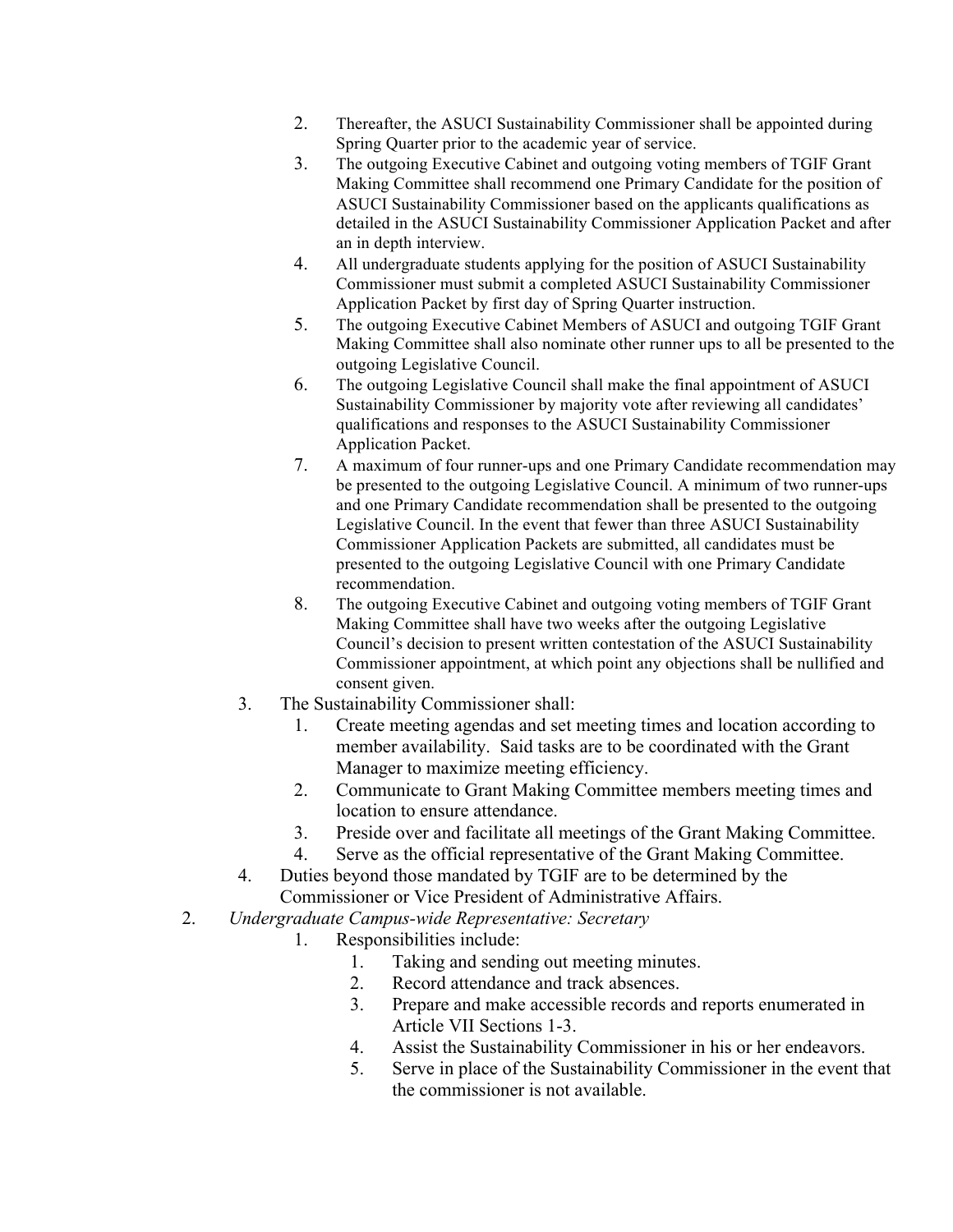- 3. *Undergraduate Campus-wide Representative: Marketing*
	- 1. Responsibilities include:
		- 1. Ensure through the use of publicity that the student body knows of TGIF, how to access the funds through project proposals, the dates of application deadlines, and the availability of vacant committee member position new Committee members in the Spring.
		- 2. Hiring one (1) paid non-voting Marketing Assistant.
- *4. Undergraduate Campus-wide Representative: External Affairs*
	- *1.* Responsibilities include:
		- *1.* Outreaching to environmentally focused and non-environmentally focused clubs on campus to inform them of the funding opportunities TGIF has to offer.
		- *2.* Conducting anonymous surveys and questionnaires for clubs and students to report, but not limited to, how best to contact them, what they need funds for, their level of sustainability interest, and other club needs.
		- *3.* Ensuring elections information and applications are made available at the appropriate time to the undergraduate population.
- 5. *Undergraduate Campus-wide Representative: Accounting*
	- 1. Responsibilities include:
		- 1. Learning the process required to receive funding for green initiatives.
		- 2. Assist funding recipients in the process of receiving funds.
		- 3. Record account funds as enumerated in Article VII Section 4.

#### 2. **Ex-Officio Members and Duties**

- 1. The ex-officio members serve to consult the Grant Making Committee based on their field of expertise.
	- i. *TGIF Grants Manager:*
		- 1. The role of the Grant Manager is to:
			- 1. Oversee and assist in arranging TGIF meetings so that they may run at peak efficiency.
			- 2. Oversee and assist commissioners in their respective roles by facilitating networking with other ASUCI members and campus divisions. Strategically advise commissioners regarding: marketing and promotion to undergraduate student about TGIF, making sure the student body knows of TGIF, how to access the funds through project proposals, the dates and times of application deadlines, and the hiring of new Committee members in the Spring.
			- 3. Work with interested students to create potential project proposals.
			- 4. Be a resource available to meet with interested students to facilitate or aid the party's application development and submittal.
	- ii. *Administrative and Business Services Representative-* Appointed by the respective department head.
	- iii. *Facilities Management Representative-* Appointed by the respective department head.
	- iv. *Graduate Student-* Appointed through AGS.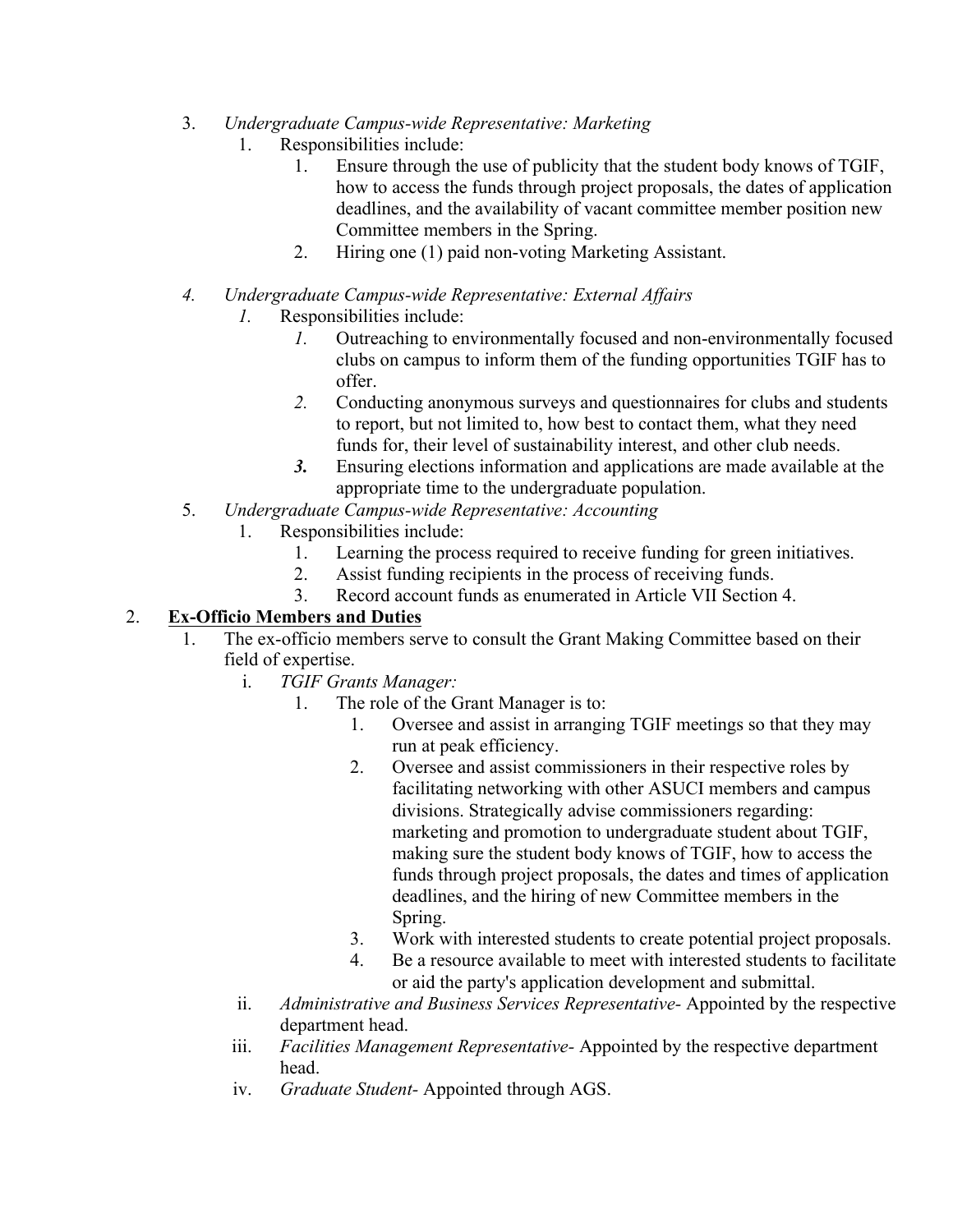- v. *Faculty Member -* Appointed through Academic Senate
- vi. *Administrative Affairs Vice President (optional)*
- 2. The ex-officio members shall vote first so that the results are visible to the voting members. The voting members shall then proceed with their vote.
- 3. The ex-officio vote is a vote of advisement to the Grant Making Committee. If all exofficio members vote unanimously in opposition to a decision made by the voting members, the committee must review its decision with input from the ex-officio members. The voting members are to then vote on the issue again.

#### 3. **General Duties of Committee Members**

- 1. Review project applications and determine allocation of funds.
- 2. Employ, discharge, supervise, and prescribe the duties of all staff and interns of TGIF.
- 3. Committee may invite guest speakers to provide expertise and information as needed.

#### 4. **Member Qualifications**

- 1. All student members of the Grant Making Committee must be registered UCI full-time students during their term of office.
- 2. All student members of the Grant Making Committee shall have been a registered student in good standing as determined by the Registrar, not on University disciplinary probation. Committee members shall forfeit their office immediately upon receiving University disciplinary probation.
- 3. Staff and Faculty members of the Grant-making Committee must be currently employed by UCI.

#### 5. **Appointments**

- 1. Appointments of the Grant Making Committee
	- 3. Following the election of the Sustainability Commissioner, the Sustainability Commissioner and the Administrative Affairs Vice President of ASUCI are in charge of making the appointments of the Grant Making Committee.
	- 4. The appointments are to be approved by ASUCI Legislative Council.
- 2. Appointments of the Grant Making Committee thereafter are to be made by sitting members of the Committee during the Spring quarter in anticipation of the following year.
- 3. In the case that a member of the existing Grant Making Committee applies for an incumbent position for the following year:
	- 1. The member that is applying shall relinquish their vote on the topic of their reappointment.
	- 2. The TGIF Grant Manager will vote in place of the member applying for reappointment.
	- 3. If the TGIF Grant Manager is not present, the Administrative Affairs Vice President of ASUCI will vote in place for the reappointment.
- 4. All open seats for the Grant Making Committee shall be advertised to the student body and an application process will be provided.
	- 1. After the applicants have been reviewed and approved by the Grant Making Committee, the appointments will be approved by Legislative Council.
- 5. Ex-officio members shall be appointed by each appropriate participating department in the Fall quarter for a term no longer than one academic year, but may be re-appointed.

#### 6. **Length of Terms**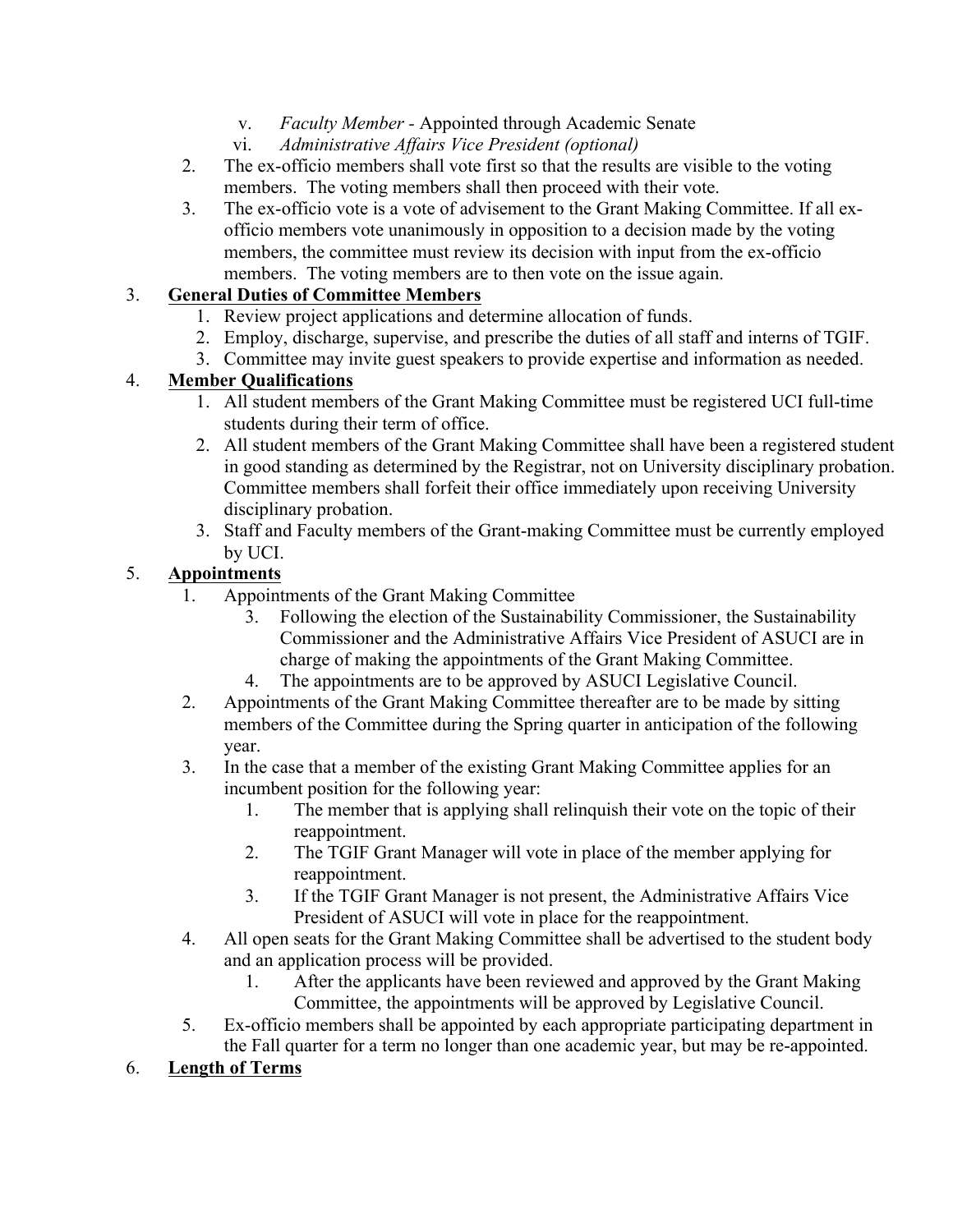- 1. The term of both voting and ex-officio members is one academic year, with the exception of the first year of TGIF, which will start with the mid-year appointments and end upon the conclusion of the 2010 Spring Quarter. Thereafter, all terms are to end upon the conclusion of the Spring Quarter.
- 2. All members may be re-elected or re-appointed.

#### 7. **Member Replacement**

- 1. A Committee member may be removed by four-fifths vote of the other Committee members for unjustifiable absence, conflict of interest, University disciplinary probation, or other appropriate reasons.
- 2. In the event that a Committee member is removed or resigns, the original appointing body will select a replacement. The new Committee member will serve the remainder of the original member's term.

#### 8. **Voting Procedure**

- 1. The Committee will be required to meet before and after proposal deadlines according to the schedule set by the TGIF Grant Making Committee.
- 2. A simple majority of three votes is needed for the approval of a project for TGIF funds.
- 3. A quorum of 4 out of the 5 voting members must be present to vote on any proposals or other matters brought before the Committee.
- 4. A quorum of 3 out of the 7 ex-officio members must be consulted prior to applications receiving a final decision.
- 5. Each member will be allowed the maximum of one proxy vote each year. In the event that a member is absent or ineligible to vote by proxy, the Grant Manager or the Vice President of Academic Affairs, shall vote in their place.
- 6. Define a proxy vote and what conditions constitute when a proxy is necessary.

## III. **TGIF GRANT MANAGER**

- 1. In the case that the offices of ASUCI should choose to hire a part time employee, they may employee such a person up to 20% of a Full Time Employee to be combined with up to 20% of a Full Time Employee for the position of TGIF Grant Manager. Funding for the latter position is to be withdrawn from the TGIF account.
- 2. The selection and job description of Grant Manager/ASUCI Staff-person shall be the responsibility of the ASUCI Executive Director, with consideration on behalf of the interests of TGIF, and that 20% of the employee's time will be dedicated to TGIF activities. Hiring shall be done in accordance with University of California, Irvine Policies and Procedures. The term of Grant Manager shall be indefinite. The ASUCI Executive Director shall have the capability to terminate the position according to the policies enumerated in the employee's contract or university policies.
- 3. In the event that the ASUCI Executive Director should choose to not exercise the option of hiring a part time Grants Manager in the first year of existence of TGIF, the Grant Making Committee must approve the hiring of said position with a simple majority vote.
- 4. In the event that ASUCI should not choose to hire or re-hire a staff member in cooperation with TGIF, the position of Grant Manager shall not exist. All responsibilities are to be assumed by the Grant Making Committee.
- 5. The Grant Manager shall hire at his/her discretion unpaid undergraduate student interns to assist in pertinent areas.
- 6. The Grant Manager shall prepare an annual report detailing sustainability initiatives approved through TGIF, sustainability goals achieved, and areas for improvement.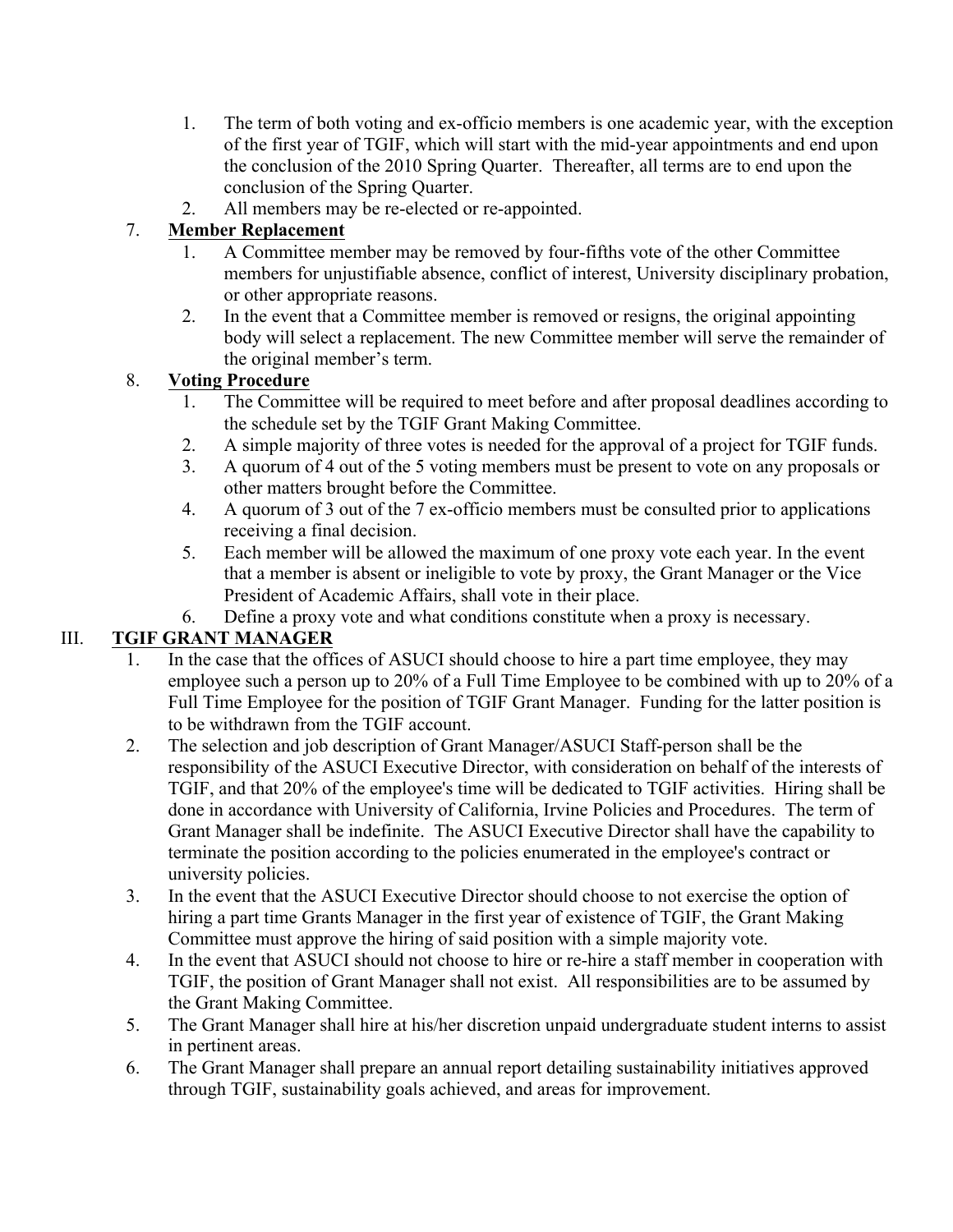- 7. The Grant Manager shall facilitate meetings with relevant members of the Administration at the beginning of the academic year to determine the direction of campus sustainability for the year.
- 8. The Grant Manager shall make sure that ex-officio seats are properly appointed and serving on the committee.
- 9. The Grant Manager shall keep a suitable system of accounts, records, and books for the Grant Making Committee and the projects it funds.
- 10. Funds for the Coordinator's compensation (salary and benefits) are allocated annually from TGIF before the amount available to be allocated for projects is calculated.

#### IV. **ALLOCATION OF FUNDS**

- 1. The Grant Making Committee shall decide to allocate funds to submitted projects by the execution of a simple majority vote.
- 2. The Committee may elect to fund only a portion of a proposal. In the case that TGIF funds cannot be awarded entirely because the project is mandated by any non-student entity of the University of California, TGIF funds may be used to fund a portion of the project in order to upgrade its sustainability value.
- 3. Many projects may result in cost savings or revenues to the person or group submitting the project proposal to the TGIF Grant Making Committee. Where reasonable and at its discretion, the Committee may require that all or part of the project funding be dispersed as a loan (instead of a grant) to be repaid to TGIF over a reasonable time period. This time period will be negotiated by the Committee and the person or group proposing the project, before funds are awarded. In exceptional cases, the Committee also has the authority to negotiate that a portion of all subsequent revenues (after the loan has been repaid) shall go into the TGIF. Detailed income and expense reports are required from recipients and are subject to audit by the Grant-making Committee.
- 4. Preference is to be given to projects that are primarily research based or that make infrastructural improvements.
- 5. A maximum of 3 funding awards may be given to projects that primarily focus on material substitution, with a minimum award amount of \$100, for the purpose of minimizing the accounting burden.
	- 1. Material substitution projects include those that solely request funds intended to upgrade purchases to the more expensive items deemed sustainable, instead of utilizing items deemed to be unsustainable. For instance: recycled paper, organic clothing etc.
- 6. Projects may be funded in increments to ensure adherence to the project proposal.
- 7. Any funds not allocated in a given year shall remain in the TGIF account for future use.
- 8. Standing funds shall be invested in a socially and environmentally responsible manner.
- 9. TGIF funds shall not to be used or reallocated for purposes other than those described in this document.
- 10. The Grant Manager's salary shall be 20% of the total salary of the ASUCI staff person, including benefits. The salary is to be determined by the ASUCI Executive Director. The salary and benefits are to be divided and paid for by ASUCI and TGIF funds.
- 11. The Grant Manager may submit an annual budget request to the Grant Making Committee for funds to be used for operational expenses incurred by the Grant Manager in the performance of his/her duties.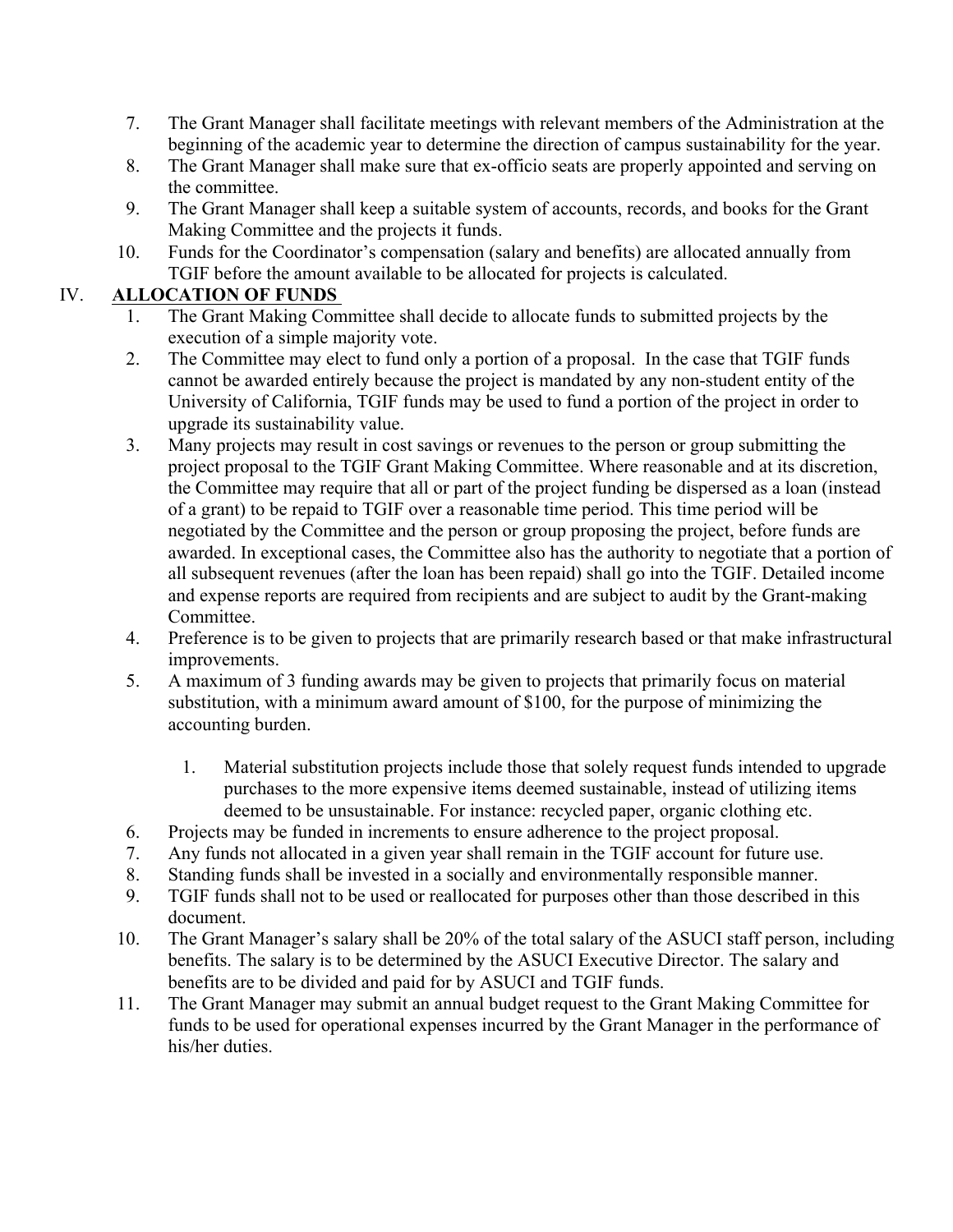- 12. The Grant Making Committee and Grant Manager may not spend more than a total of \$5,000 from the TGIF for: office use including office supplies, and marketing and promotional materials. All materials previously mention may not, cumulatively, exceed \$5,000.00
- 13. A maximum of \$7,500 will be awarded to ASUCI-related projects and events only per academic year. These projects will still need to complete the project application process and procedures.
- 14. Stipends are to be awarded to the officers of the Grant Making Committee in this order:
	- 1. The Sustainability Commissioner shall be commensurate an ASUCI class 2 commissioner.
	- 2. The four other positions of Secretary, Accountant, External Affairs and Marketing representatives shall be commensurate an ASUCI class 3 commissioner.
	- 3. Non-voting Assistant Marketing Commissioner shall be commensurate an ASUCI class 4 commissioner.
	- 4. Stipends are not to be awarded to any interns.

# V. **PROJECT SELECTION**

- 1. All projects to be considered for TGIF funding must meet the following criteria.
	- 1. Projects must promote environmental sustainability on UCI's campus, or in the capacity that on-campus activities influence sustainability off campus.
	- 2. Projects must fall within the TGIF definition of sustainability of reducing the environmental impact of the UCI campus.
	- 3. Projects must have a clearly-defined, measurable outcome.
	- 4. All projects shall have a mechanism for evaluation and follow-up after funding has been dispersed. At minimum, a project plan must include a report made to the Grant-making Committee after implementation including the measured outcome.
	- 5. Project proposals may be submitted by UCI undergraduate student individuals or groups. Individuals and organizations outside of UCI may not submit proposal.
		- 1. Projects involving an event must have an audience with an undergraduate student majority.
	- 6. Project proposals from staff and faculty are only eligible when accompanied and submitted by an undergraduate student.
	- 7. Projects shall have received all necessary written approval by appropriate campus officials prior to consideration.
	- 8. TGIF funding will not support projects already mandated by law or UCI policy directive, since UCI is already obliged to allocate funds for such projects. TGIF will fund projects, which go above and beyond minimum requirements. This provision does not discourage projects that seek to improve existing infrastructure which would help achieve the purpose of this fund.
	- 9. Projects must have publicity, education, and outreach considerations.
	- 10. Projects audience or participants must aim to include a majority of undergraduate students.
- 2. Additional project criteria at discretion of committee
	- 1. The Grant Making Committee may determine additional requirements or preferences for each year's funding cycle, provided that these additional criteria are:
		- 1. Consistent with the overall mission of TGIF.
		- 2. Consistent with the requirements and preferences outlined in these by laws.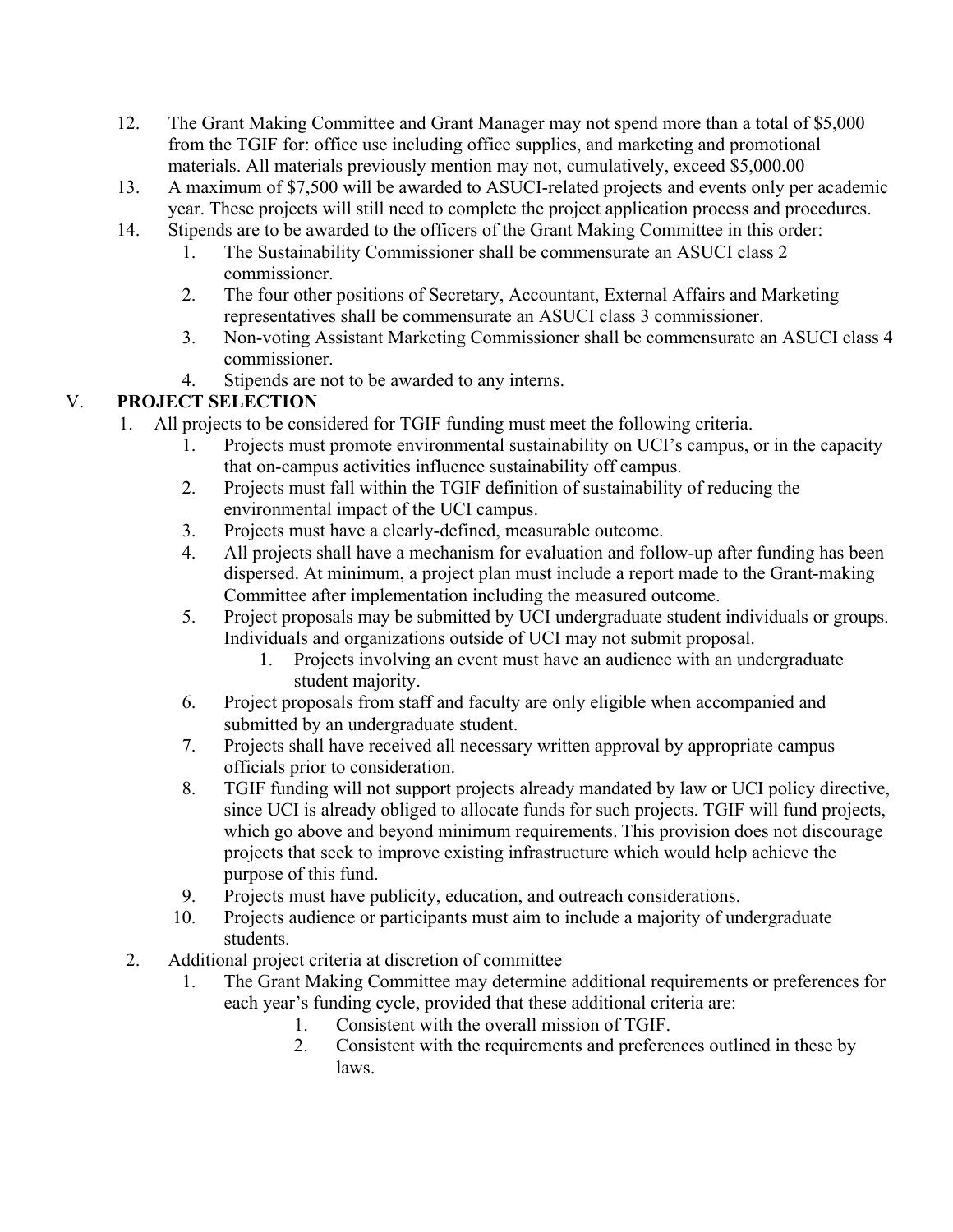- 2. A minimum of two application periods will occur each quarter as selected by the current board. Applications will be accepted on a rolling basis until the last deadline. Applications will be reviewed and a decision made within a timely manner. The date is to be determined in coordination with the Executive Director of ASUCI for the purpose of minimizing accounting interference during the regular work load of the ASUCI accountant.
- 3. Applications are to be submitted on or before the application due date electronically to  $t$ gif $\omega$ asuci.uci.edu unless an alternative location is decided.
- 4. Project proposals are to include the following:
	- 1. A date for completion or implementation.
	- 2. In many cases, oversight must be provided from a professional for the applying student.
		- 1. In the case of research, faculty oversight is required.
		- 2. In the case of infrastructural improvements, staff oversight is required.
		- 3. In the case of educational or outreach projects, no oversight is required.

# VI. **PROJECT ACCOUNTABILITY**

- 1. Projects that receive funding shall provide the Grant Committee with annual reports and/or determined progress reports based on the duration of the projects. Records shall include necessity statements regarding the importance of the projects, detailed budgets, and measurable outcomes.
- 2. Quarterly reports shall be sent to ASUCI and the UCI Sustainability Committee on the progress of projects funded by TGIF and on the financial standing of TGIF.
	- 1. Any changes made to the original budget must be approved by TGIF Grant Making Committee with-in a reasonable time frame before the event, otherwise funding may be revoked**.**
- 3. If a project fails to meet any deadlines or goals set by the Committee, the Committee can review the project and vote on whether to do one of the following:
	- 1. Pull all remaining funding to be reallocated to other projects
	- 2. Extend deadline(s) for the project under review
	- 3. Require that all money not yet used be paid back by a certain date
- 4. Once a project is completed, all the unused funds shall be returned to the TGIF account.

## VII. **RECORDS AND REPORTS**

- 1. TGIF shall be accountable and transparent to the student body and therefore must keep publicly accessible records on:
	- 1. Minutes of all meetings of the Grant Making Committee and advisory board indicating the time and place of such meetings, the names of those present, and the proceedings thereof.
	- 2. Adequate and correct records of each project funded along with its capital outlay, cost savings, energy reductions, savings, greenhouse gas savings, and payback plan (along with other elements as identified by the Grant Manager and Grant Making Committee)
	- 3. Website must be updated posting meeting minutes, current projects, and adequate records of each project funded along with its capital outlay, cost savings, energy reductions, greenhouse gas savings, pay back plan, and reports which TGIF has issued to ASUCI, AGS, and the UCI Sustainability Committee. This website must be easily accessible to the public.
	- 4. Adequate and correct books and records of accounts, including accounts of its properties and business transactions and accounts of its assets, receipts, disbursements, gains and losses.